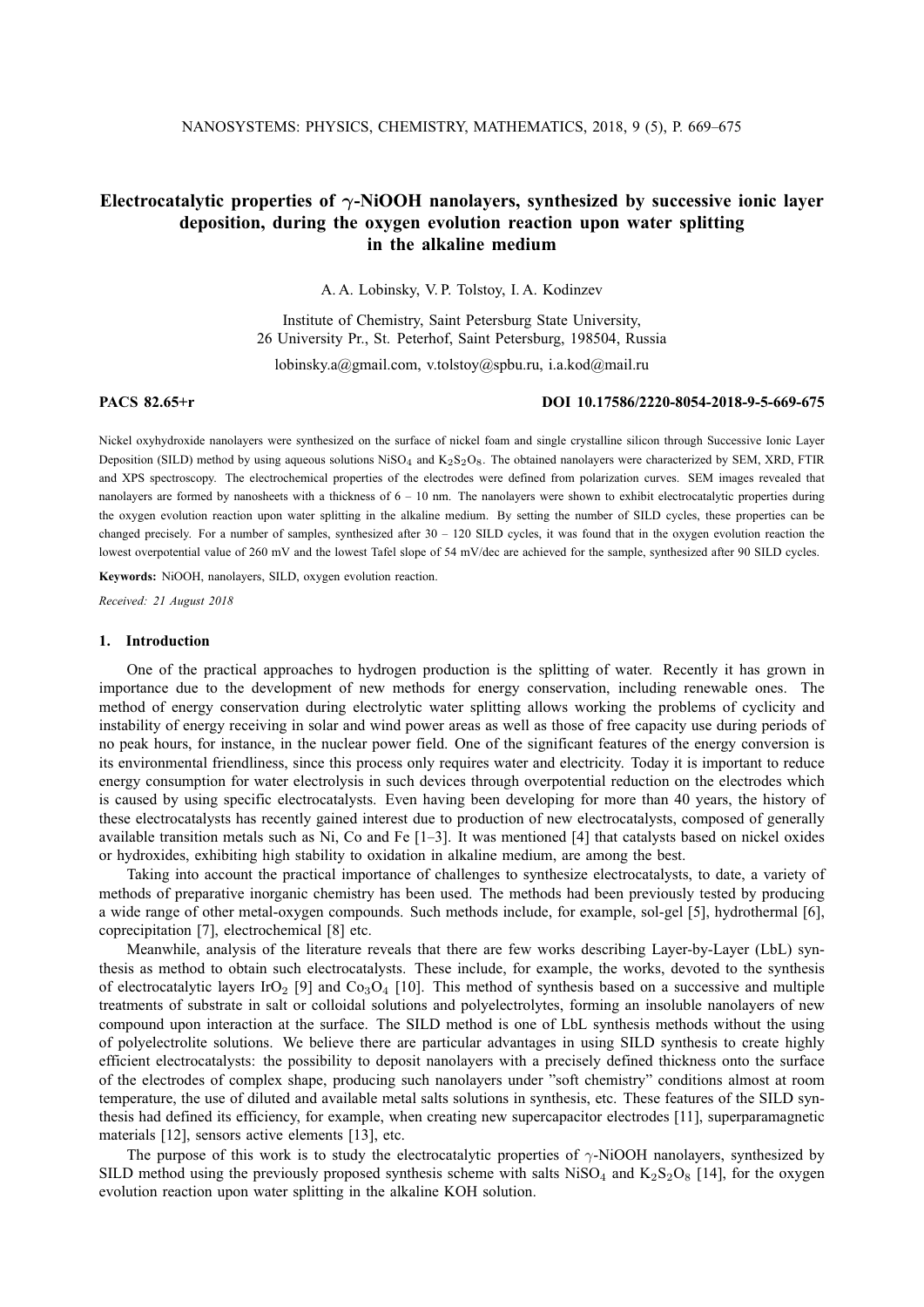### **2. Experimental methods**

Nickel foam plates by AO (JSC) "ECAT" with a porosity of 80 PPI and a size of approximately 5×25 mm, pressed to 0.25 mm, as well as plates of single crystalline silicon with orientation of  $\langle 100 \rangle$  and a size of approximately  $0.35 \times 10 \times 25$  mm were used as substrates for synthesis of nanolayers. Before the synthesis, nickel foam substrates had been treated according to the method [15], namely in acetone using ultrasonication for 30 minutes and then in 6 M HCl solution for 15 minutes to remove the oxide layer. Further, the substrates were washed with deionized water three times and air-dried at 70◦C for 30 minutes. Single crystalline silicon wafers were washed in acetone to remove the organic impurities and etched in concentrated HF for 15 minutes, then washed in distilled water multiple times to remove the acid excess. After that they were treated for 20 minutes in the diluted KOH solution with pH∼9,0.

The synthesis of nanolayers was conducted using SILD method, utilizing  $Niso<sub>4</sub>$  solution as the precursor with a concentration of 0.01 M and the equilibrium pH value as well as  $K_2S_2O_8$  solution with a concentration of 0.01 M and pH=10.5, achieved by adding 0.5 M aq. KOH to the  $K_2S_2O_8$  solution dropwise. During the synthesis, the substrates were fixed in a holder of a special automated setup and successively immersed for 30 seconds in chemical vessels with NiSO<sub>4</sub> solution, distilled water,  $K_2S_2O_8$  solution and distilled water again. Such treatment constituted one SILD cycle, which has been repeated several times.

XRD patterns were obtained using a Rigaku Miniflex II X-ray diffractometer with Cu K $\alpha$  radiation ( $\lambda$ = 0.154056 nm). The morphology and composition of synthesized films was investigated by SEM at accelerating voltage 4 kV on Zeiss Merlin microscope and EDX used detector Oxford INCAx-act. FTIR transmission spectra of synthesized films on silicon surface were registered by FCM-2201 spectrophotometer using differential technique with respect to spectra of bare silicon plate. X-ray photoelectron spectroscopy (XPS) was obtained used ESCALAB 250Xi electron spectrometer, with Al  $K\alpha$  radiation (14.866 eV)

Electrocatalytic characteristics of electrodes for oxygen evolution reaction were recorded using potentiostat Elins P-45X and a three-electrode cell, where an electrode based on the pressed nickel foam with an electroactive substance, deposited via SILD method, and electroactive area of 0.5 cm<sup>2</sup> was used as a working one. The Ag/AgCl electrode and a platinum foil were used as reference electrode and counter electrode, respectively. Overpotentials, recorded in this study, were calibrated for a reversible hydrogen electrode ( $E_{RHE}$ ) according to the Nernst equation  $E_{RHE} = E_{Ag/AgCl}^o + 0.059 \cdot pH + E_{Ag/AgCl}$ , where  $E_{Ag/AgCl}^o$  is a standard potential for the Ag/AgCl electrode (0.197 mV), and  $E_{Ag/AgCl}$  is the potential for the Ag/AgCl electrode, obtained in the measurement. All the measurements have been carried out at room temperature and atmospheric pressure in 1 M aq. KOH (pH=14) solution as electrolyte. Polarization curves were usually shot at scan rate of 5 mV/sec. Overpotential  $(\eta)$  was determined from the polarization curve, obtained through linear potential sweep with IR compensation, as the difference between the recorded potential (at a current density of 10 mA/cm<sup>2</sup>) and water splitting potential for the reversible hydrogen electrode of 1.23 V.

### **3. Results**

As shown in the electron micrograph (Fig. 1), in the composition of the nanolayers, synthesized after 50 SILD cycles, it is possible to separate individual flat nanocrystals approximately  $6 - 10$  nm thick, oriented mainly perpendicular to the surface of the substrate. We assume that the appearance of such mainly oriented nanocrystals on the surface is a proof of the previously established model of their growth [16], which is based on the idea of the formation of the 2D NiOOH nanocrystals arranged in the same plane on the surface after the first SILD cycles. These nanocrystals possess the morphology of nanosheets that, as the number of SILD cycles increases, change their planar geometry due to the repulsive interaction of areas of equal charge. These equally charged nanosheets appear on the surface in each SILD cycle at the stages of treatment in salt solutions, when the adsorption of, for instance, cations  $Ni^{2+}$  appears on the surface.

Figure 2 shows an X-ray diffraction pattern, where the peaks at 22.4, 44.6, 50.3° are to be noted, and which, according to JCPDS 06-0075, can be attributed to the crystal planes (003), (102) and (105) of  $\gamma$ -NiOOH with hexagonal crystal structure; as well as peaks at 22.4, 40.1, 43.3, 72.4 and 78.5° that, according to JCPDS 06-0144, are related to  $\text{Ni}_3\text{O}_2(\text{OH})_4$  planes (003), (100), (006), (110) and (114) and have the hexagonal structure too. It can be noticed that in the latter compound some of the Ni cations have the oxidation state of 2+. Unfortunately, it is impossible to determine the percentage of each compound from the X-ray diffraction pattern because of the width of the observed peaks, which is related to the nanosize of such crystals. However, we can state that the synthesis results in the formation of  $\gamma$ -NiOOH nanocrystals on the substrate surface. After being in air for several days these nanocrystals partly transform in  $\text{Ni}_3\text{O}_2(\text{OH})_4$  nanocrystals. This effect can be noted visually by observing that the color of the as-prepared synthesized samples changes and becomes lighter after drying and storage on air. At the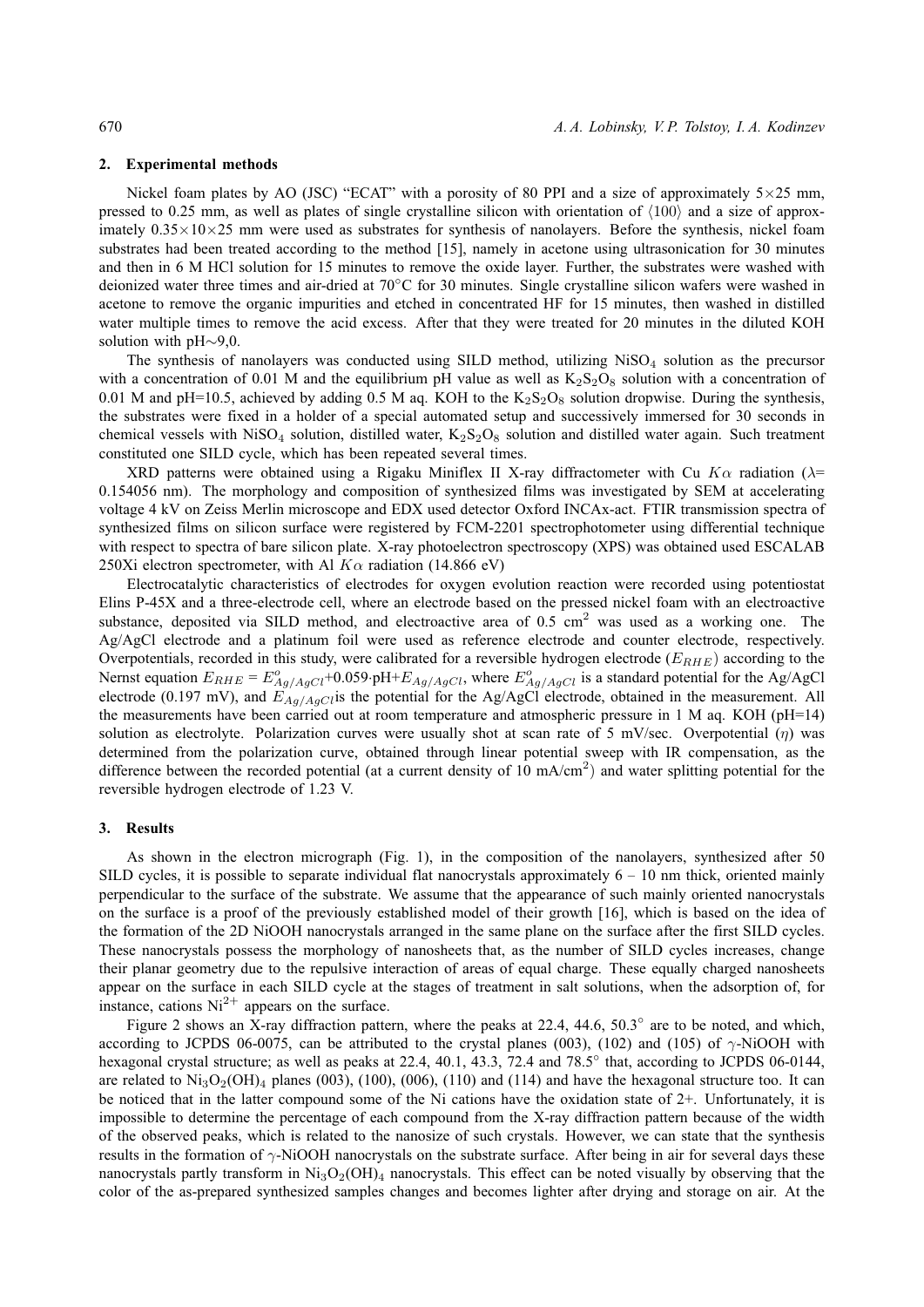

FIG. 1. The SEM micrograph of the nanolayer synthesized after 50 SILD cycles



FIG. 2. X-ray diffraction pattern of the nanolayer synthesized after 50 SILD cycles

same time, we cannot exclude the incomplete oxidation of  $Ni^{2+}$  cations during the sample treatment in  $K_2S_2O_8$ solution because the reaction proceeds in alkaline medium, where, in the first place, the hydrolysis of cations is to be seen and only after that - their oxidation. We assume that the bi-phase composition of the investigated nanolayers has no effect on the electrocatalytic properties of such nanolayers because in the OER the nanolayers of the electrocatalyst is on the anode's surface, and under electrolysis conditions the positive voltage is applied on that nanolayers. The voltage is higher than the oxidation potential  $Ni^{2+} \rightarrow Ni^{3+}$ , due to which all  $Ni^{2+}$  ions become  $Ni^{3+}$  ions and it is  $\gamma$ -NiOOH that is involved in the electrocatalysis.

The study of the nanolayers by FTIR spectroscopy revealed a spectrum, shown in Fig. 3. The spectrum happens to be similar to the spectrum, recorded in [14]. As can be seen from the Fig. 3, the composition of the nanolayers includes water molecules, corresponding to absorption bands with peaks at 3440 cm<sup>−</sup><sup>1</sup> and 1640 cm<sup>-1</sup>. According to [17], bands with peaks at 1470 and 1383 cm<sup>-1</sup> can be attributed to carbon-oxygen stretching vibrations in  $CO_3^{2-}$  anions, which apparently appeared on the surface due to the adsorption of  $CO_2$  molecules upon sample contact with the atmosphere. We can also mention an adsorption band with peak at 1083 cm<sup>-1</sup>,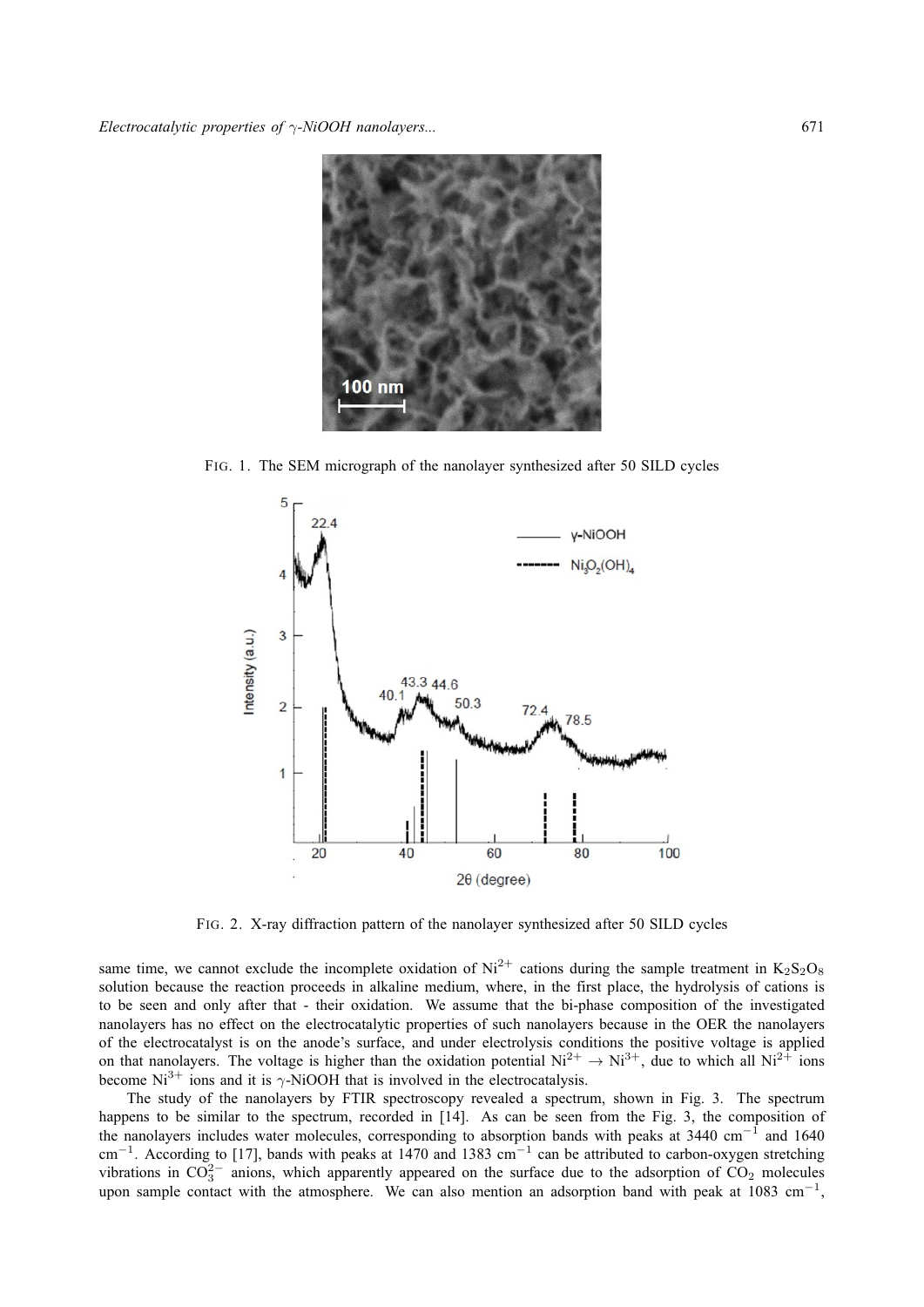

FIG. 3. FTIR transmittance spectrum of nanolayer synthesized on the silicon surface after 50 SILD cycles

corresponding to S-O stretching vibrations in sulfate anions [17], remained apparently in the nanolayers after the synthesis that involved the above mentioned reagent solutions. A band with peak at 570 cm<sup>-1</sup> can be attributed to Ni<sup>3+</sup>-O stretching vibrations in  $\gamma$ -NiOOH, and a band with peak at 420 cm<sup>-1</sup> – to Ni<sup>2+</sup>-O stretching vibrations in  $Ni<sub>3</sub>O<sub>2</sub>(OH)<sub>4</sub>$  [18–20].



FIG. 4. X-ray photoelectron spectra of Ni 2*p* and O 1*s* electrons of the nanolayer, synthesized on the silicon surface after 50 SILD cycles

Figure 4 shows X-ray photoelectron spectra in the energy range typical for Ni 2p and O 1s electrons. Broad peaks at 855.3 eV and 860.8 eV can be attributed, similar to work [21], to the signals from Ni  $2p_{3/2}$  and  $2p_{1/2}$ electrons in the oxidation states of 3+ and 2+. The peaks at 531.0 eV and 532.5 eV can be attributed to the signals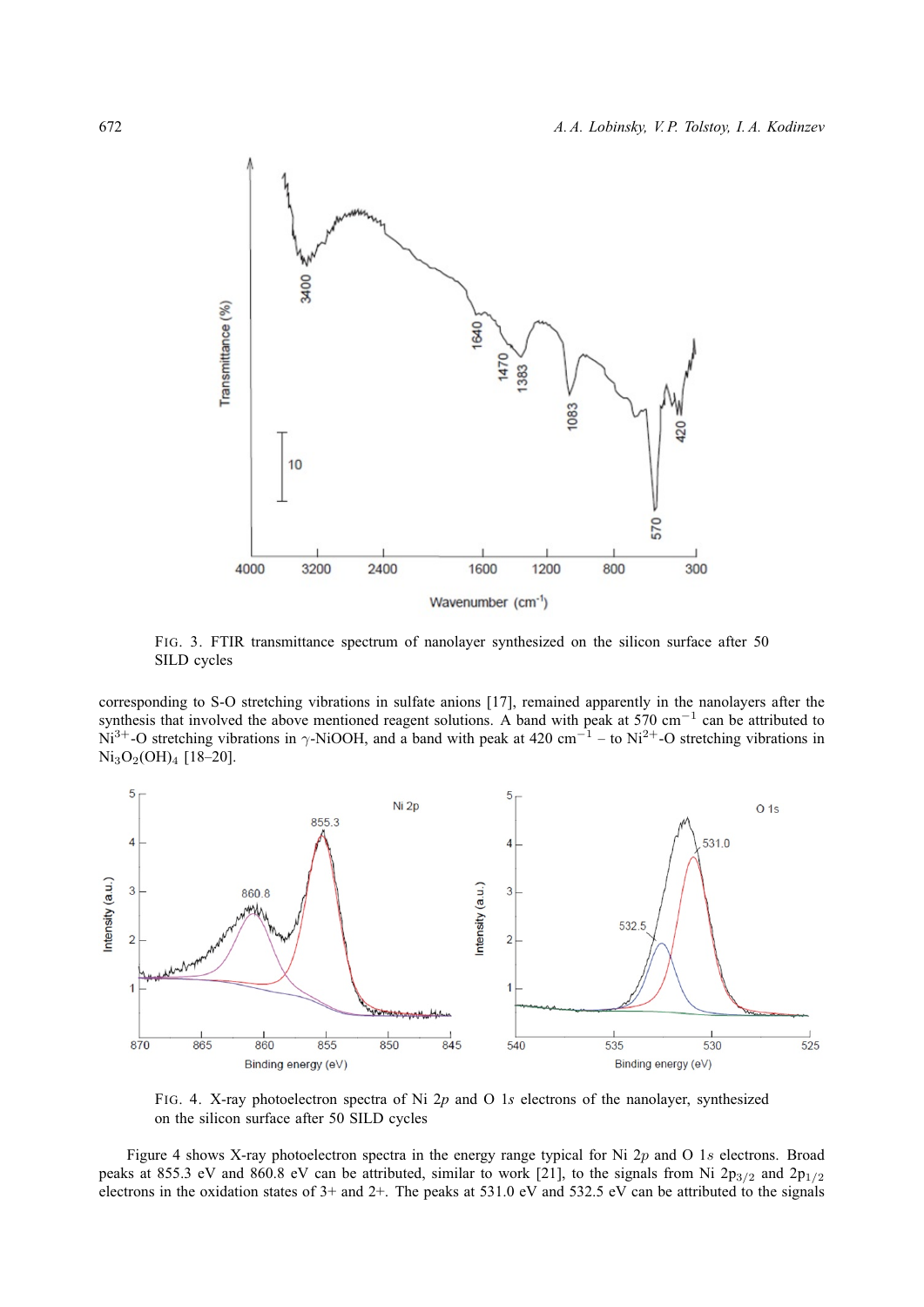from 1s electrons of O atoms in Ni-OH and to those from adsorbed  $H_2O$ , respectively [22]. When analysing XPS results, indicating the presence of Ni of two oxidation states in the nanolayers, it should be taken into account that  $Ni<sup>3+</sup>$  hydroperoxides are partly unstable after being kept in air for several days, as noted in [23].



FIG. 5. LSV curve of the nickel foam electrode with nanolayer synthesized after 90 SILD cycles



FIG. 6. Tafel plot of the nickel foam electrode with nanolayer synthesized after 90 SILD cycles

As an example of the results obtained experimentally from the studying of electrocatalytic properties of obtain nanolayers. Fig. 5. shows the change of current density vs. overpotential for the electrode based on nickel foam and nanolayer, synthesized after 90 SILD cycles. From the figure can be observed that overpotential value at a current density of 10 mA/cm<sup>2</sup> is 260 mV. An important parameter characterising the microkinetics of catalytic processes in OER is the Tafel slope, which can be measured as the current density logarithm versus overpotential. The calculation of Tafel slope for this sample from the data obtained allowed finding its value, which was 54 mV/dec (Fig. 6).

The analysis of overpotential and Tafel slope values has been carried out for a series of electrocatalysts samples synthesized after various number of SILD cycles. The results of the analysis are presented in Table 1. The table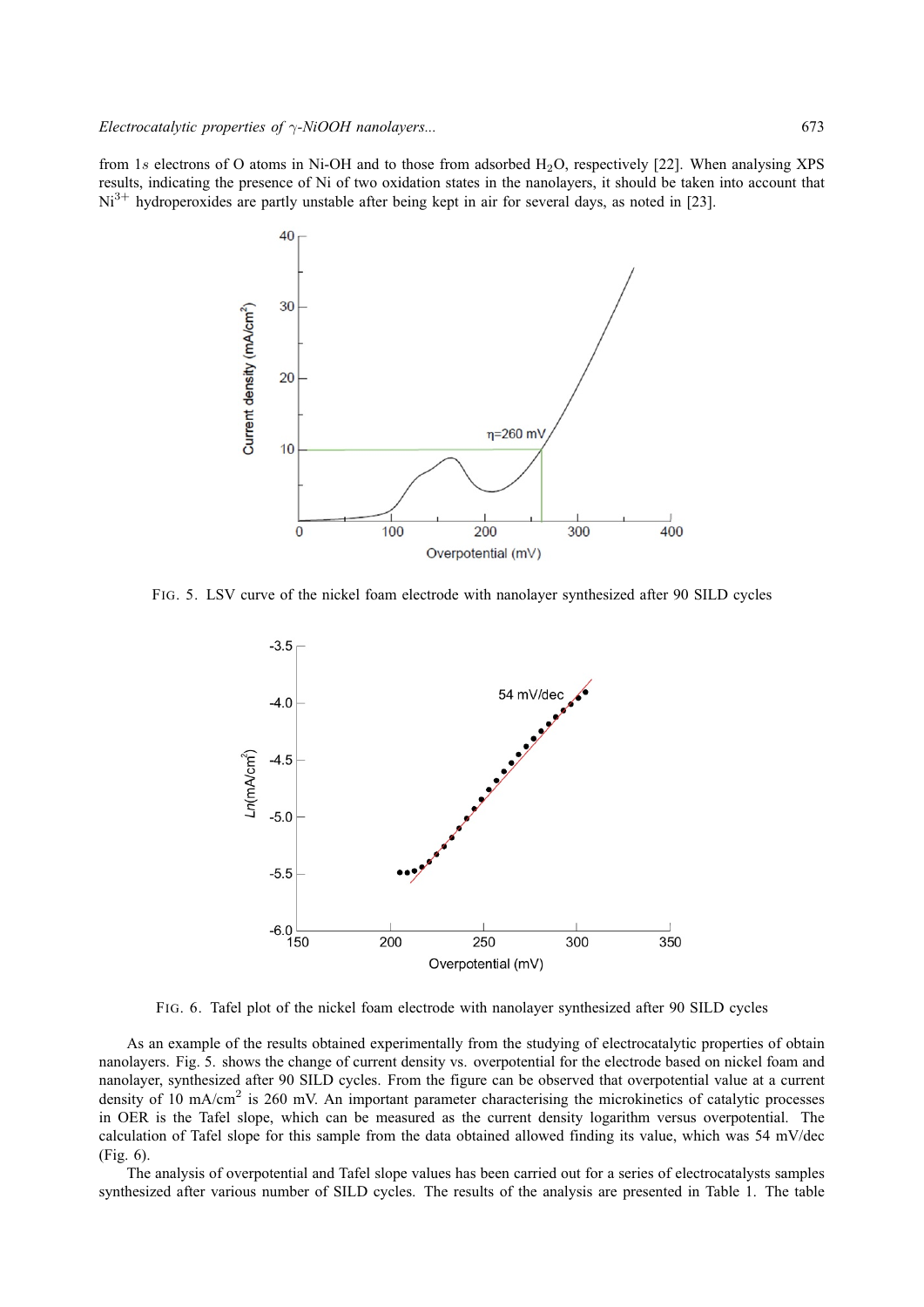shows that as the number of SILD cycles increases, overpotential and Tafel slope values decrease, however after 120 SILD cycles they increase insignificantly. That allowed us to choose an electrocatalyst nanolayer, synthesized after 90 SILD cycles, as the one with the optimal properties. This effect of the properties' change in a series of similar samples, synthesized after various number of SILD cycles, is apparently due to the fact that as the number of SILD cycles increases, the number of nanocrystals of the catalytically active species on the surface of nickel foam increases as well. However, after 90 treatment cycles the nanolayers have relatively high electrical resistivity, which leads to the increase of overpotential and Tafel slope values.

In general, it should be mentioned that the obtained results are close, and in some cases even superior, to the electrocatalytic characteristics of similar materials, synthesized by other methods [24–26]. We can assume that this is due to the unique morphological features of the obtained γ-NiOOH nanocrystals and to the presence of pores between them that contribute to the more effective removal of oxygen bubbles in that electrochemical process. The similar assumption has been made in the work [27] that studied electrocatalytic properties of Ni/Sn layers. An important feature of the proposed synthesis method of the electrocatalytic material is the possibility to set the conditions of the synthesis precisely. For instance, by setting the number of SILD cycles and therefore by obtaining a series of similar samples of electrocatalysts, among which we can choose the samples with optimal electrochemical characteristics. Undoubtedly, the properties of such materials can be further improved, particularly, by doping the nanolayers with various electrocatalytically active metals. However, this subject is beyond the scope of this article.

| Number of SILD | Overpotential, mV<br>at current density 10 mA/cm <sup>2</sup> | Tafel slope, mV/dec |
|----------------|---------------------------------------------------------------|---------------------|
| 30             | 305                                                           |                     |
| 60             | 293                                                           | 60                  |
| 90             | 260                                                           |                     |
| 20             | 278                                                           |                     |

TABLE 1. A comparison of overpotential and Tafel slope values for nickel foam-based electrodes and nickel oxyhydroxides nanolayers synthesized after different number of SILD cycles

### **4. Conclusion**

The treatment of nickel foam according to SILD method by  $Niso_4$  and  $K_2S_2O_8$  solutions with the equilibrium pH value and pH = 10.5, respectively, allows synthesis a nanolayers of nickel oxyhydroxides on the surface of nickel foam. The nanolayers contains  $\gamma$ -NiOOH and Ni<sub>3</sub>O<sub>2</sub>(OH)<sub>4</sub> nanocrystals with nanosheet morphology, the sheets are  $6 - 10$  nm thick and are oriented mainly perpendicular to the substrate surface. The nanolayers shows electrocatalytic properties during the oxygen evolution reaction upon water splitting in the alkaline medium, which can be changed precisely by setting synthesis conditions, namely, the number of SILD cycles. For a number of samples, synthesized after 30 – 120 SILD cycles, it was found experimentally that in the oxygen evolution reaction the minimum overpotential value of 260 mV and the minimum value of Tafel slope of 54 mV/dec are achieved for the sample, synthesized after 90 SILD cycles.

#### **Acknowledgement**

This work was supported by the Russian Science Foundation (project No. 18-19-00370). We grateful to the Centres for X-ray Diffraction Studies, Nanotechnology and Physical Methods of Surface Investigation of Saint-Petersburg State University for their technical assistance with the investigation of the synthesized product.

#### **References**

- [1] Bandal H., Koteshwara Reddy K., Chaugule A., Kim H. Iron-based heterogeneous catalysts for oxygen evolution reaction; change in perspective from activity promoter to active catalyst. *J. Power Sources*, 2018, **395**, P. 106–127.
- [2] Hunter B.M., Winkler J.R., Gray H.B. Iron is the active site in nickel/iron water oxidation electrocatalysts. *Molecules*, 2018, **4**, P. 903–910.
- [3] Ya Yan, Bao Yu Xia, Bin Zhao, Xin Wang. A review on noble-metal-free bifunctional heterogeneous catalysts for overall electrochemical water splitting. *J. Mater. Chem. A*, 2016, **4**, P. 17587–17603.
- [4] Yuanyuan Ma, Xiaoli Dong, Renhe Wang, Duan Bin, Yonggang Wang, Yongyao Xia. Combining water reduction and liquid fuel oxidization by nickel hydroxide for flexible hydrogen production. *Energy Storage Materials*, 2018, **11**, P. 260–266.
- [5] Sarycheva A.S., Semenova A.A., Goodilin E.A. Vapor phase SERS sensor based on mesoporous silica decorated with silver nanoparticles. *Nanosystems: Physics, Chemistry, Mathematics*, 2017, **8**(5), P. 579–585.